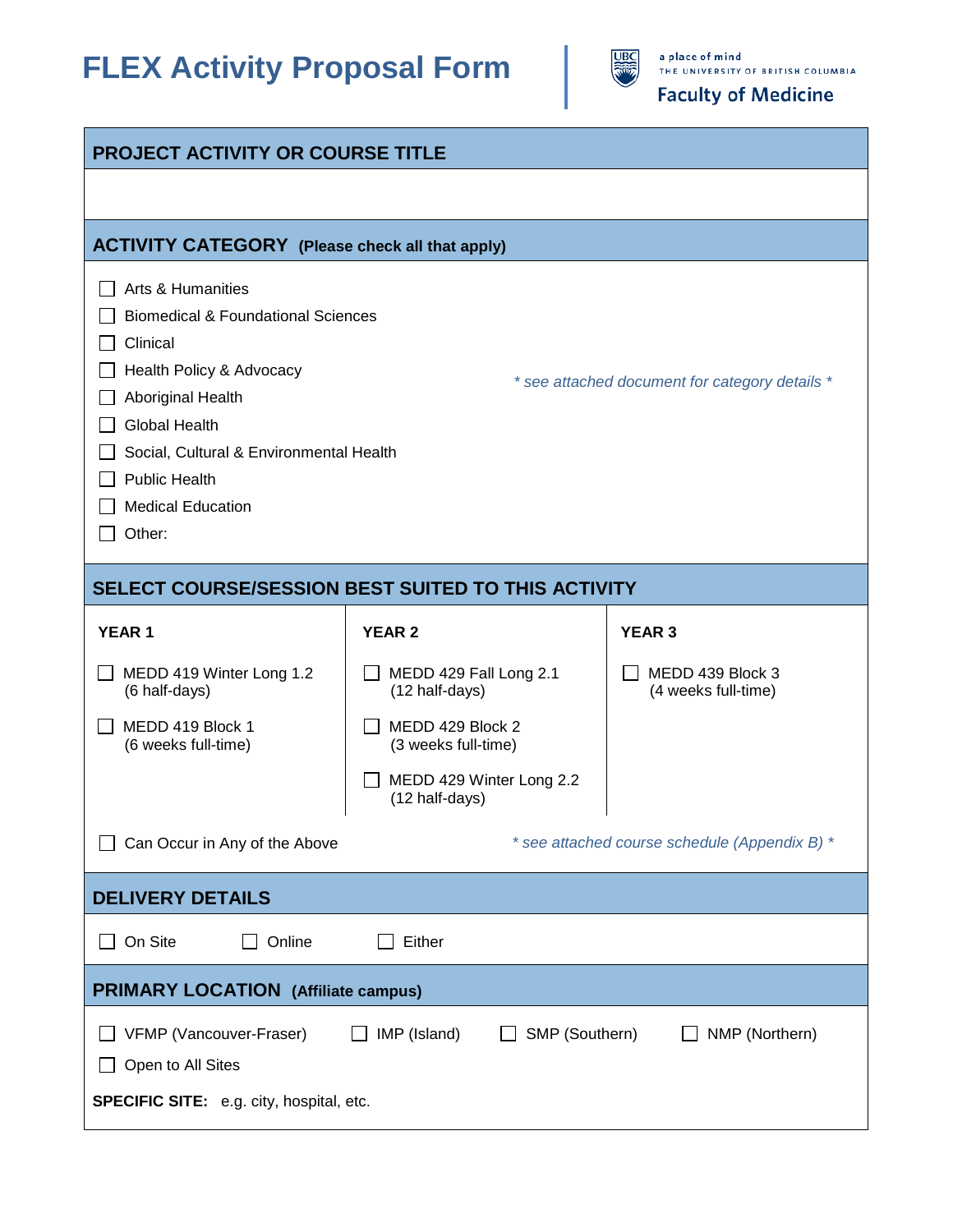## **ESTIMATED TIME REQUIRED TO COMPLETE (Hours)**

#### **SUPERVISOR(S) (Activity mentor or host)**

Name:

Affiliation:

Contact Information:

#### **# STUDENTS WHO CAN PARTICIPATE (Minimum and maximum)**

#### **PREREQUISITES**

are there any requirements to undertake this activity, e.g. clinical or preclinical?

#### **COSTS**

course fees, project costs for students

## **DESCRIBE YOUR AREA OF INTEREST AND POTENTIAL ACTIVITY**

#### 150 words

Provide a high level overview of your program or area of interest. Briefly list potential activities and how the student can be involved.

## **IS THIS A CONTINUATION OF A PREVIOUS ACTIVITY?**

 $\Box$  YES  $\Box$  NO